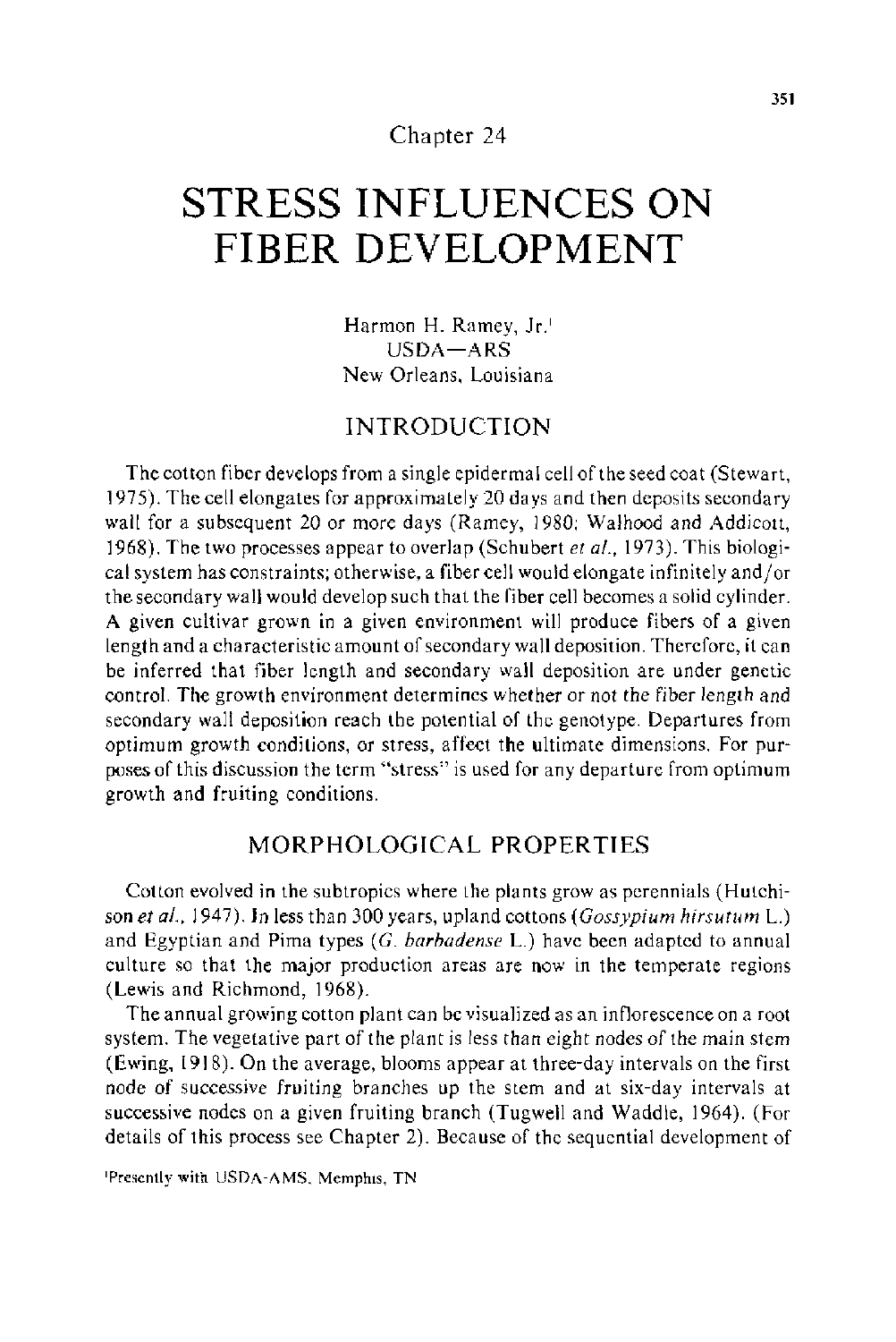the plant, at a given time fibers in some bolls will be elongating and fibers in other bolls will be depositing secondary wall. Thus, stress at a given time will affect the elongation of some fibers and the secondary wall deposition of other fibers on the same plant. For this reason, the effects of stress on cotton fiber growth and development are difficult to assess when all bolls on a plant are sampled for fiber measurements. When individual bolls are considered, stress during the elongation phase will cause shorter fibers and during the wall deposition phase will cause thinner secondary walls. The latter condition is frequently referred to as immaturity. Specific factors that influence fiber growth and development are treated separately in the following.

## **MINERAL NUTRIENTS**

The extension or elongation of the cotton fiber is dependent on turgor pressure within the cell. Potassium and malate, which accumulate in the fiber and reach peak levels when growth rate is maximum, can account for more than half the osmotic potential (Dhindsa *et al.,* 1975). In field fertilization experiments additions of some potassium fertilizer increased both fiber length and cell wall development (Bennett *et al.,* 1965, 1967; Nelson, 1949). Additional increments of potassium fertilizer had little effect on either. Potassium deficiency caused shorter and lesser developed fibers.

Nitrogen fertilization has been shown to increase fiber length (Jackson and Tilt, 1968; Wadleigh, 1944) although others have observed little or no effect from nitrogen (MacKenzie and van Schaik, 1963; Nelson, 1949). Additions of boron have been shown to increase secondary wall deposition (Anderson and Boswell, 1968). The effect of nitrogen or boron deficiency is probably on the development of the plant rather than on the fiber directly. This contrasts to potassium deficiency which alters the osmotic potential of the fiber cell itself and thereby reduces the length development. Good management practices that prevent mineral element deficiencies eliminate this source of stress. (See also Chapters 9, 10, 20 and 21 ).

## **TEMPERATURE**

Cotton growth and development are affected by temperature. Boll period, the time from open bloom (anthesis) to open boll, increases as temperature decreases (Gipson and Joham, 1968a; Yfoulis and Fasoulas, 1978). Night temperatures generally exert more effect than day temperatures (Gipson and Ray, 1969b). However, the effect is not unidirectional because day temperatures above about 32C can increase boll period (Yfoulis and Fasoulas, 1978). Johnson and Wadleigh ( 1939) reported increases in yields with increases in July average maximum temperature up to 35C and decreases in yields as the July average maximum temperature exceeded 35C. These findings support the concept that there is an optimum temperature for cotton growth and development and that growth will decrease at temperatures above and below this optimum. The optimum is not well defined but may be a characteristic of a cultivar.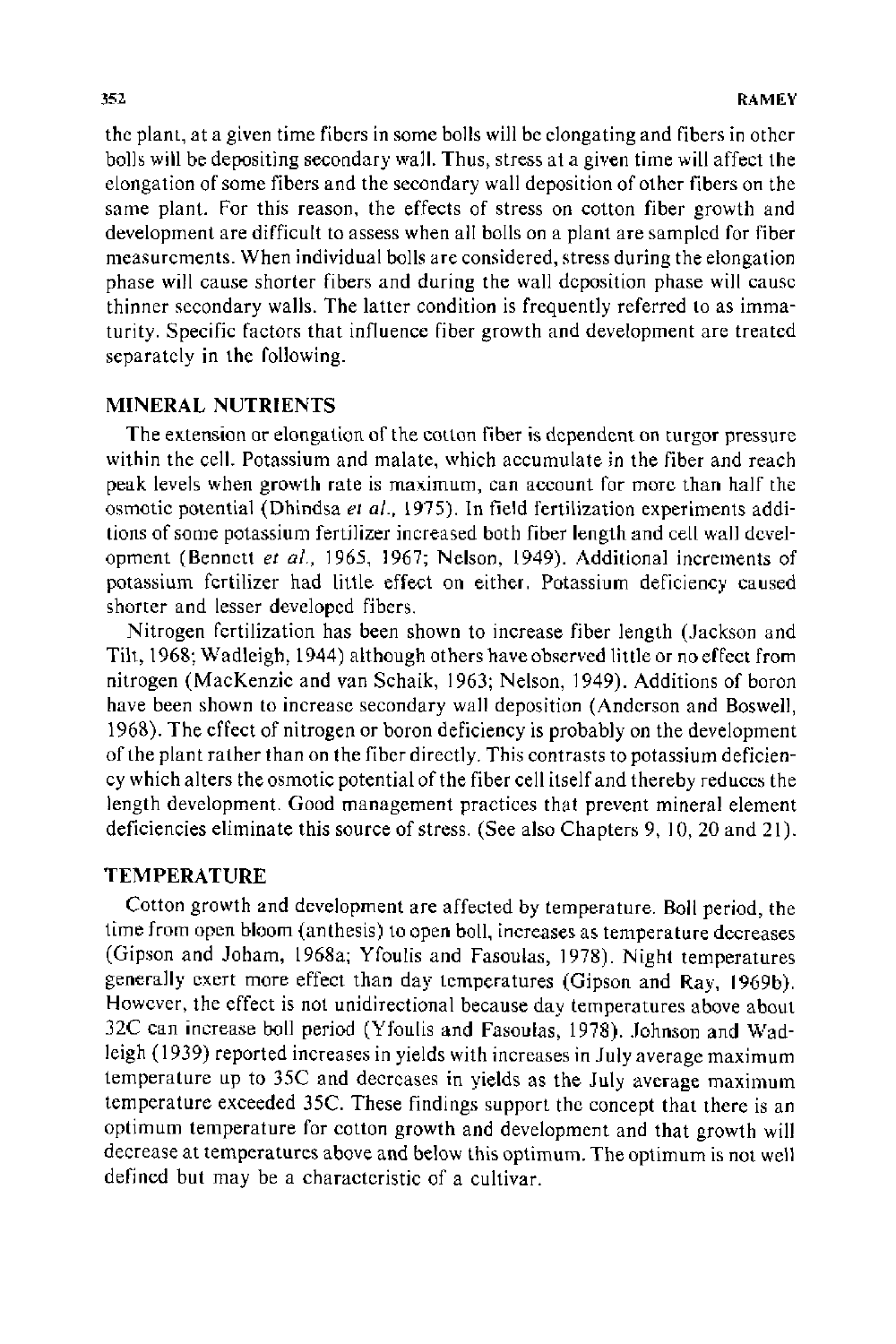#### **FIBER RESPONSE TO STRESS 353**

Generally, the average temperature declines from the time of boll set until boll opening **in** most production areas of the northern temperate zone. Typical decreasing temperatures for Lubbock, Texas are shown by Bilbro and Ray (1973). Decreasing temperatures have a retarding effect on elongation and cell wall development (Hawkins and Serviss, 1930).

Night temperatures below 22C increase the time required for fibers to reach the genetic potential for length (Gipson and Joham, 1969a; Gipson and Ray, 1969a). The maximum length of fiber was obtained when night temperatures were between 15 and 21C and reduction in length occurred above and below this temperature range (Gipson and Joham, 1968b; See Chapter 5).

Decreasing night temperatures affect cell wall development more than fiber length (Gipson and Joham, 1968b). The low-temperature effects on cell wall development are more pronounced in the northern temperate zone because of the sequential development of the fiber. Bolls are set in the warmer part of the season and mature under decreasing temperatures, particularly bolls set later in the season. **In** an area where the bolls set during six weeks, the mass per fiber declined from the second to the sixth week of boll set (no data were reported for the first week of set) (Turner *et a/.,* 1979). Planting time affects fiber development by influencing the period at which the majority of the bolls are set. Bilbro and Ray (1961) showed that the micronaire reading, an indication of cell wall development, was highest (more development) in fiber from April 20 plantings and was lower (less development) in fibers from plantings after June I. Bolls set later in the season produced fibers with lower micronaire reading (Hessler *et a!.,* 1957, 1959). The micronaire reading of fiber produced in the warmest of three environments was highest (Quisenberry and Kobel, 1975). These results should be expected because micronaire reading was reduced by reducing night temperature below 25C (Gipson and Joham, 1968b; Gipson and Ray, 1969b).

Conner et al. (1972) demonstrated that lower temperatures can affect plant processes involved in fiber formation. Soluble sugars were present in higher concentration in bolls less than 15 days postanthesis from plants grown with 25C night temperatures than in the same age bolls from plants grown at lower night temperatures. There were more soluble sugars present in 40-day old bolls grown at **1** OC and 15C than in those same age bolls grown at 20C and 25C. These data indicate that low night temperatures affect the production or accumulation of sugar and may affect the use of sugar in fiber development.

In the subtropics, blooms occur during the cooler part of the season (Mauney and Phillips, 1963). Fibers elongate in cooler temperatures and deposit the secondary wall in increasing temperatures. The temperature optima of 15 to 21C for fiber elongation and above 25C for fiber wall deposition favor fiber development in subtropical conditions. However, in temperate regions to which cotton has been adapted, the fibers elongate in the warmer part of the season and deposit secondary wall in decreasing temperatures. The physiological processes have not been sufficiently altered in the adaptation to an annual temperate culture to prevent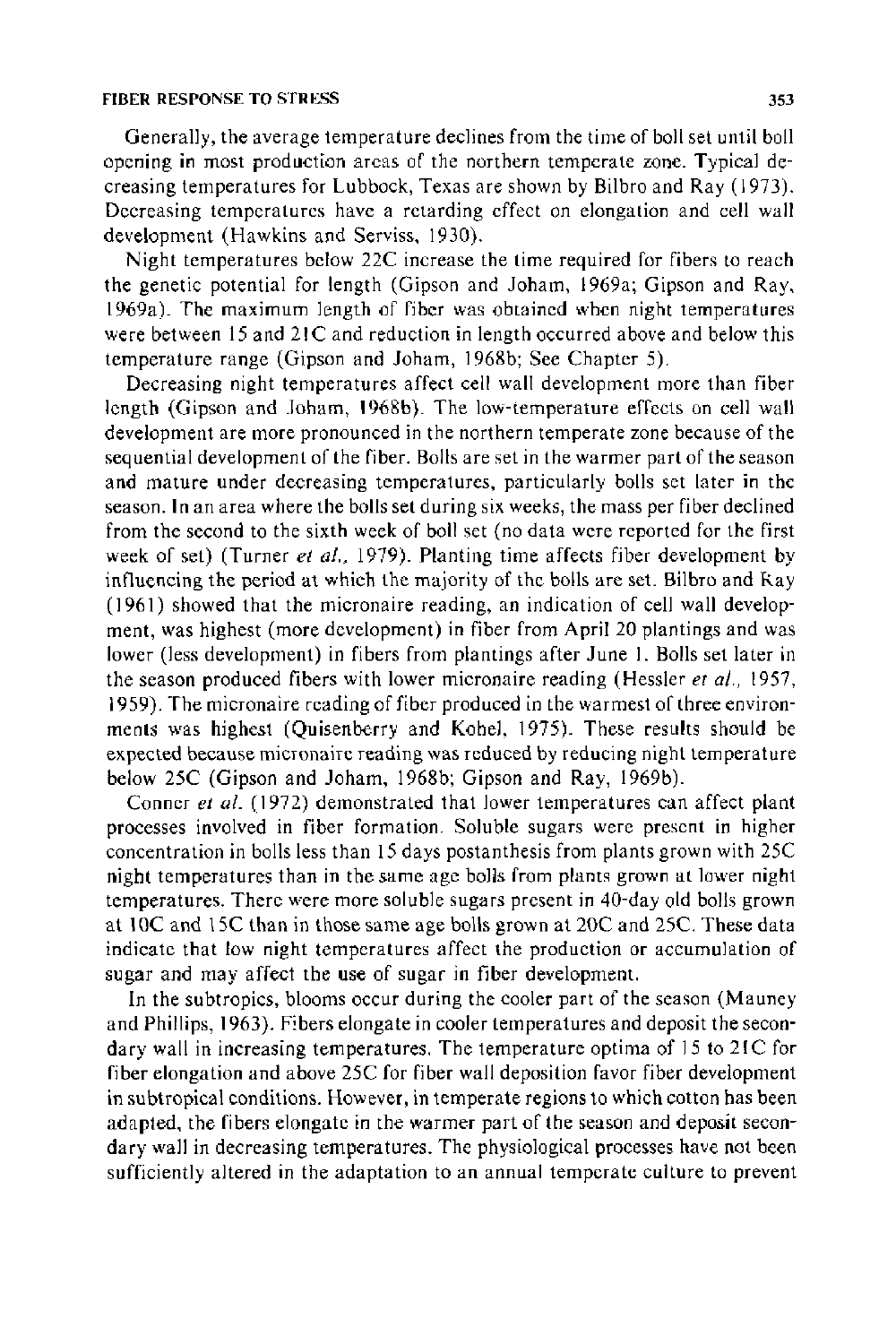stress on the developing fiber. The stress occurs because the temperature trends in the temperate region culture are opposite to the temperature optima for fiber development.

## **MOISTURE**

Inadequate or excess moisture can affect the growth of the cotton plant and, thereby, the fiber. Although excess moisture is usually not considered stress, Jackson and Tilt ( 1968) reported shorter fibers from plots in Arizona which were irrigated every 7 days than from plots irrigated at 14-day intervals. When the irrigation interval was extended to 21 or 28 days, the fibers were shorter than those from the 14-day irrigation interval. Drought or deficient moisture tends to reduce fiber length (Bennett *et al.,* 1967; Eaton and Ergle, 1952, 1954; Marani and Amirav, 1971; Shimshi and Marani, 1971; Sturkie 1934, 1947). Increased amounts of moisture tend to increase fiber length (Grimes *et* at., 1969; Newman, 1967; Spooner *et al.,* 1958). However, in many cases alterations of moisture regime do not affect fiber length, as was mentioned in several of the above cited reports and by Bilbro ( 1962). Only when plants were severely stressed in the early blooming stage were substantial effects on fiber length noted (Jackson and Tilt, 1968; Marani and Amirav, 1971 ).

Some moisture deficit may not affect cell wall development (Sturkie, 1947). However, soil moisture deficit or excess throughout the season can reduce micronaire reading (Jackson and Tilt, 1968). Drought may or may not affect micronaire reading, but a severe drought or moisture deficit will reduce micronaire reading (Eaton and Ergle, 1952; Marani and Amirav, 1971; Shimshi and Marani, 1971). Lower micronaire readings were obtained from increased soil moisture (Eaton and Ergle, 1954; Grimes *et al.*, 1969; Shimshi and Marani, 1971; Spooner *et al.*, 1958). Adequate soil moisture increases micronaire reading (Bennett *et al.,* 1967; Marani and Amirav, 1971; Spooner *et al.,* 1958).

The effects of moisture stress on fiber development are difficult to ascertain. Moisture deficit reduces yields by reducing plant development (height) and the number of bolls per plant. The plant tends to compensate for lack of moisture by shedding fruiting forms and, thereby, to some extent alleviating stress on the remaining fruiting forms. The effects of short periods of moisture deficit or excess may not be reflected in a sample from the total production. However, a deviation from optimum moisture will cause shorter fibers with less-developed cell walls in bolls which are in the stage to be affected. The optimum moisture has not been defined. (See Chapter 7 for additional discussion on water deficit.)

## **LIGHT** INTENSITY

Leffler ( 1976) reported that bolls did not gain mass during a period of overcast sky. The period of low light intensity occurred during secondary wall deposition. It is not known whether the cessation of mass accumulation resulted in less secondary wall deposition nor whether the secondary wall deposition continued to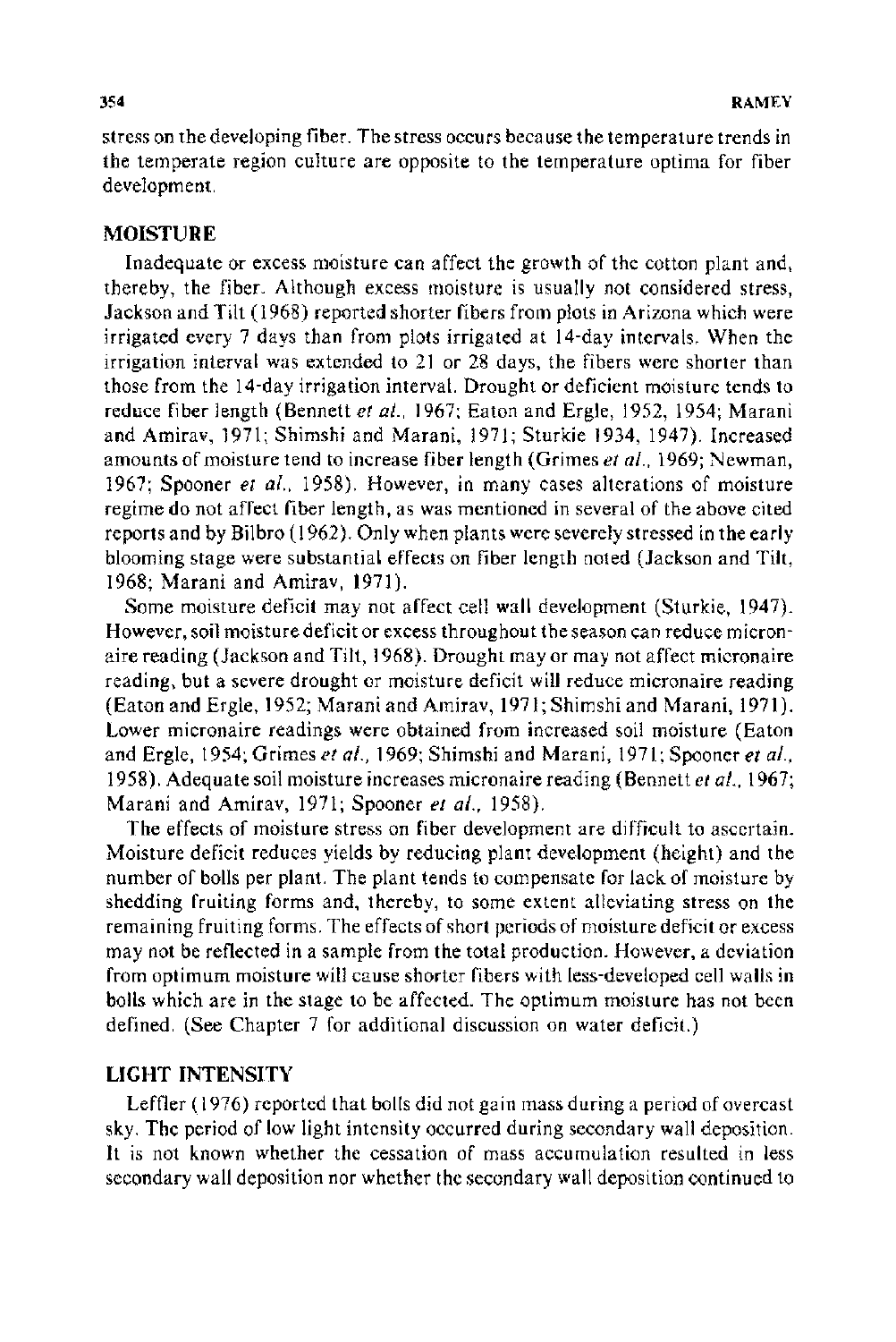#### FIBER RESPONSE TO STRESS 355

the usual limit after the period of overcast sky. Also, it is not known what effect the period of overcast sky would have had on fiber length if it had occurred during the elongation of the fiber cell. The overcast sky must have reduced photosynthesis and, thereby, materials for boll synthesis. Shade has been shown to mcrease fiber length and reduce micronaire (Eaton and Ergle, 1954). The shade effect may have been indirect by reducing temperature slightly since the effects on fiber were similar to those that result from cooler temperatures.

## PESTS AND PESTICIDES

Most insects and diseases cause shedding or destruction of the fruiting forms or bolls that result in yield losses rather than altered fiber properties. Two diseases, however, cause changes in fiber development similar to severe moisture deficit. *Phymatotrichum* root rot reduces secondary wall development but does not alter fiber length (Eaton et al., 1946). *Verticillium* wilt reduces both fiber length and micronaire (Bugbee and Sappenfield, 1970; Cotton, 1965).

Generally, insecticide applications do not affect fiber properties (Finley *et al.,*  1964), but some effects have been noted. Application of Guthion at low rates, Guthion plus DDT and Dieldrin plus DDT increased micronaire (Hacskaylo and Scales, 1959). Guthion plus DDT application also reduced fiber length. How these insecticides act to cause the altered fiber properties is unknown but the effects are similar to those from increased temperature.

Santelmann *et al.*, (1966) found that applications of herbicides did not affect fiber properties.

## GROWTH REGULATORS

Application of the growth inhibitor, maleic hydrazide, tends to reduce wall development (Ergle and Mcilrath, 1952). Defoliants are growth regulators which cause abscission of leaves. Premature application of defoliants will reduce micronaire reading (Tharp *et a/.,* 1961) and can reduce fiber length (Brown and Hyer, 1956). If the bolls are beyond 80 percent of the boll period when the defoliant is applied, only a minimal effect on micronaire reading can be detected (Walhood and Addicott, 1968). (See chapters 13 and 14 for information on growth regulators.)

## GENOTYPE INTERACTION

Differential responses of cultivars to temperature have been noted. Gipson and Joham (1968b) found Paymaster 54B more tolerant to lower night temperature than Acala 1517BR-l. The average daily gain in fiber mass per boll at 8C was greater in Paymaster 548 than in Acala 1517BR -1, but at 25C it was greater in Acala 1517BR-l. Elongation rates of fibers of three cultivars were influenced more by lower night temperatures than were those of two other cultivars (Gipson and Ray, 1969a). Quisenberry and Kobel (1975) demonstrated differences among cultivars in fiber development at lower temperatures. These examples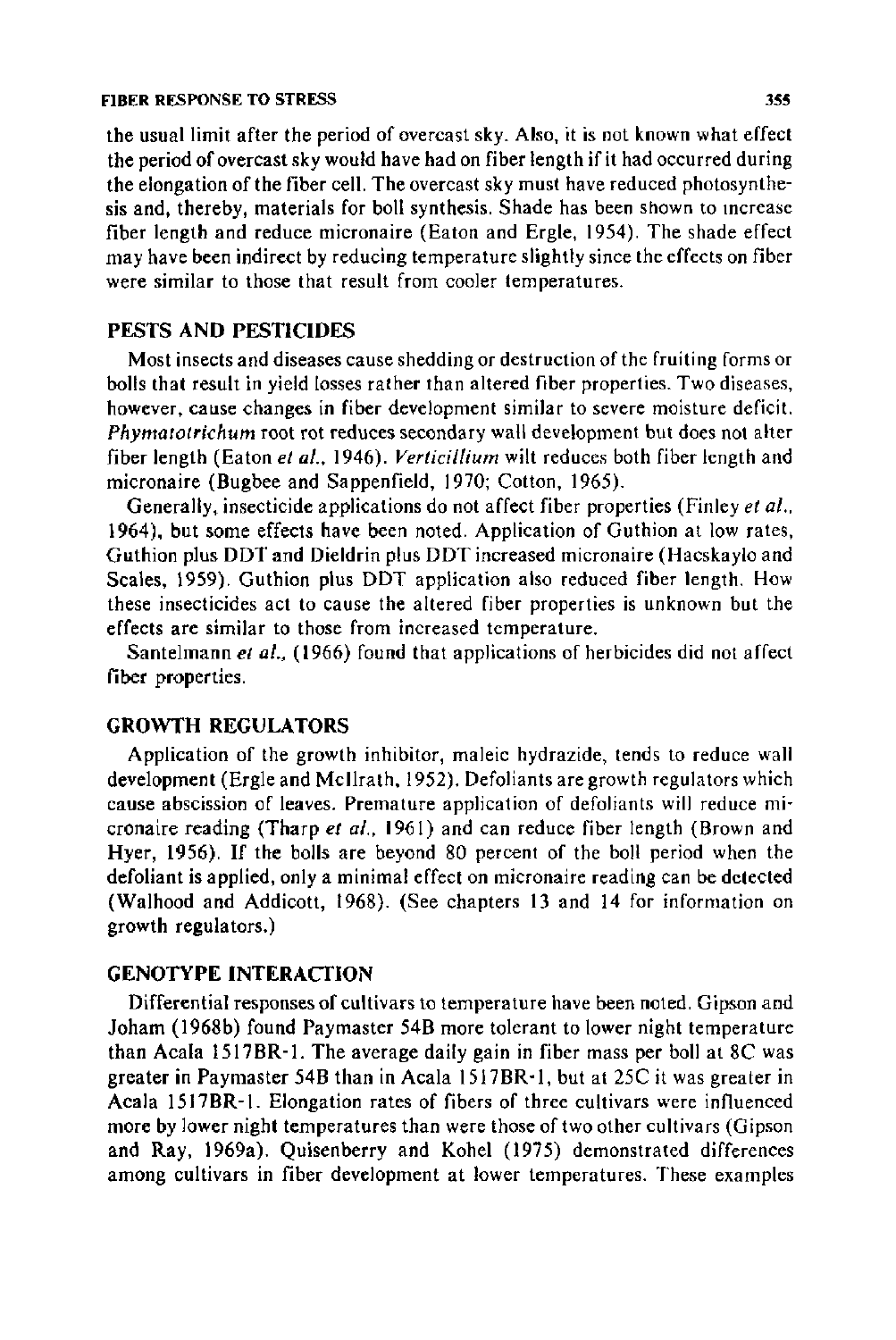illustrate that some genotypes tolerate a specific stress better than do others.

Plant morphology can affect the ability of a cultivar to withstand stress. Hawkins and Peacock ( 1968) reported that two cultivars produced longer fiber when grown in a solid planting pattern; whereas, most cultivars produced longer fibers when grown in a skip-row configuration. There should be less stress for the plants in a skip-row planting pattern because the plants would have more space. The two exceptional cultivars both produce larger bolls and fewer bolls are required to achieve a given yield level. The fewer bolls could be set in a shorter time period (Tugwell and Waddle, 1964), and the fibers could reach ultimate length before stresses affect fiber elongation. These same cultivars grown in skiprow planting pattern produced more bolls, and the yields were higher. If the temperatures were higher later in the blooming period, the fibers may have been shorter due to the effect of higher temperatures (Gipson and Joham, 1968b). The cultivars that produce smaller bolls would require more time for boll set and lack of moisture due to the spacing could have caused the shorter fibers in the solid planting pattern as compared to the skip-row planting pattern. The morphology of the plant can affect the ability of a genotype to escape stress.

There is a genotype effect in the response to stress. Some genotypes have the inherent ability to tolerate a specific stress more than other genotypes. Some genotypes can escape a specific stress because of certain morphological features. Specific stresses can be alleviated more readily with certain genotypes than with others.

## MECHANICAL PROPERTIES

The mechanical properties (strength and elongation) of the cotton fiber are affected by the amount of secondary wall deposition. Waterkeyn *et al.* (1975) have shown the angle of cellulose fibrils to the major axis of the fiber decreases from the primary wall inward. Evaluation of cotton fibers in flat bundle tests involves the application of a force in the direction of the major axis. The composite angle of the fibrils to the major axis influences the amount of strain (elongation) the fiber will undergo before rupture. The applied force tends to straighten the fibrils toward the major axis. Fibers whose secondary wall deposition has been arrested by some factor will exhibit greater elongation-to-break than fibers whose secondary wall deposition has proceeded to the normal limit. The composite angle of the fibrils in the less developed secondary wall will be greater, and the change in angle due to applied force will likewise be greater. It should be noted that elongation-to-break is not necessarily recoverable elasticity. Data of Nelson *et al.*  ( 1980), Ramey *et a/.* ( 1982) and Rousselle *et a/.* ( 1980) illustrate the reduced elongation-to-break of fibers that have greater secondary wall development.

Most fiber strength data are from flat bundle tests and are reported in a breaking force-to-mass ratio, either as tenacity or Pressley Index converted to pounds per square inch. The effect of secondary wall thickness on tenacity are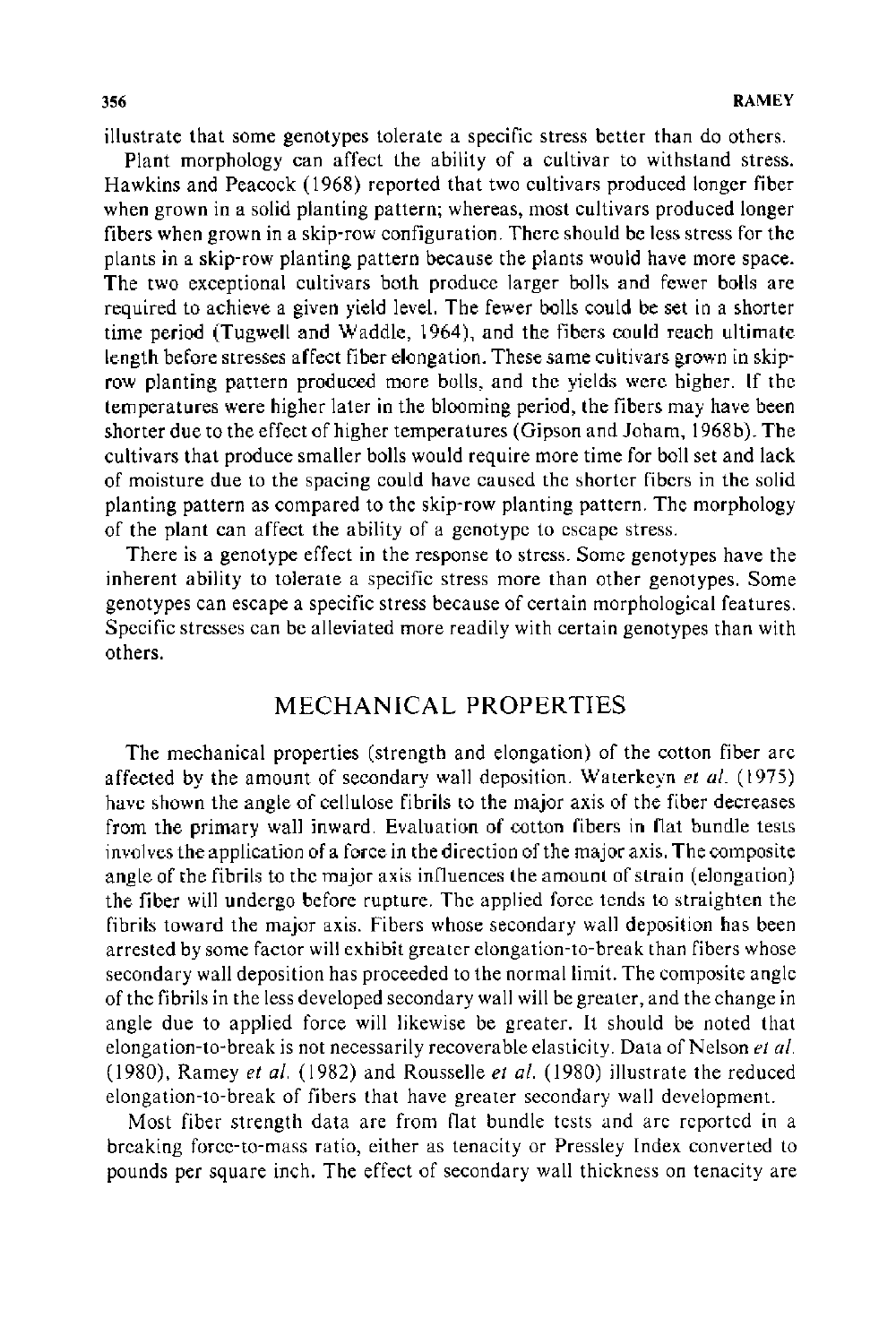illustrated in Figure 1. The maturity levels, I through 4 are 1.27. 1.94, 2.48 and 2.59  $\mu$ m secondary wall thicknesses, respectively (Ramey *et al.*, 1982). When the jaws of the breaking clamps are closely appressed, zero gauge or  $T<sub>o</sub>$ , the lowest tenacity is for the fibers with the least secondary wall development. In contrast,



Figure 1. The tenacity of cotton fibers of four maturities.  $T_0$  is the tenacity in flat bundle tests where the clamping jaws are closely appressed, zero gauge.  $T_1$  is the tenacity in flat bundle tests where the clamping jaws are spaced 3.2 mm apart. The maturities 1, 2, 3 and 4 are 1.27, 1.94, 2.48 and 2.59  $\mu$ m wall thicknesses, respectively. (Data from Ramey *et al.*, 1982.).

when the jaws of the breaking clamps are spaced 3.2mm apart, 3.2 gauge or  $T_{\rm t}$ , the lowest tenacity is from the fibers with the greatest secondary wall development. Several reports indicate that fiber tenacity at 3.2 gauge is higher for lower micronaire reading samples (Bilbro and Ray, 1973; Jackson and Tilt, 1968). Hessler *et al.* { 1957, 1959) reported increased zero gauge tenacity for higher micronaire reading samples. These results strongly suggest that fiber strength is affected only indirectly by stress. Factors that affect secondary wall development affect fiber strength.

When flat bundle test data are converted to force-to-break of individual fibers, the breaking force increases in direct proportion to secondary wall thickness. There was more than two-fold increase in breaking force as the secondary wall increased from 1.27 to 2.59  $\mu$ m for both zero and 3.2 gauge (Ramey *et al.*, 1982). A fiber which has developed under stress conditions and, thus, has less secondary wall development is less resistant to breakage in processing. Short fibers generated by breakage during processing cause problems in the processing and reduce product quality.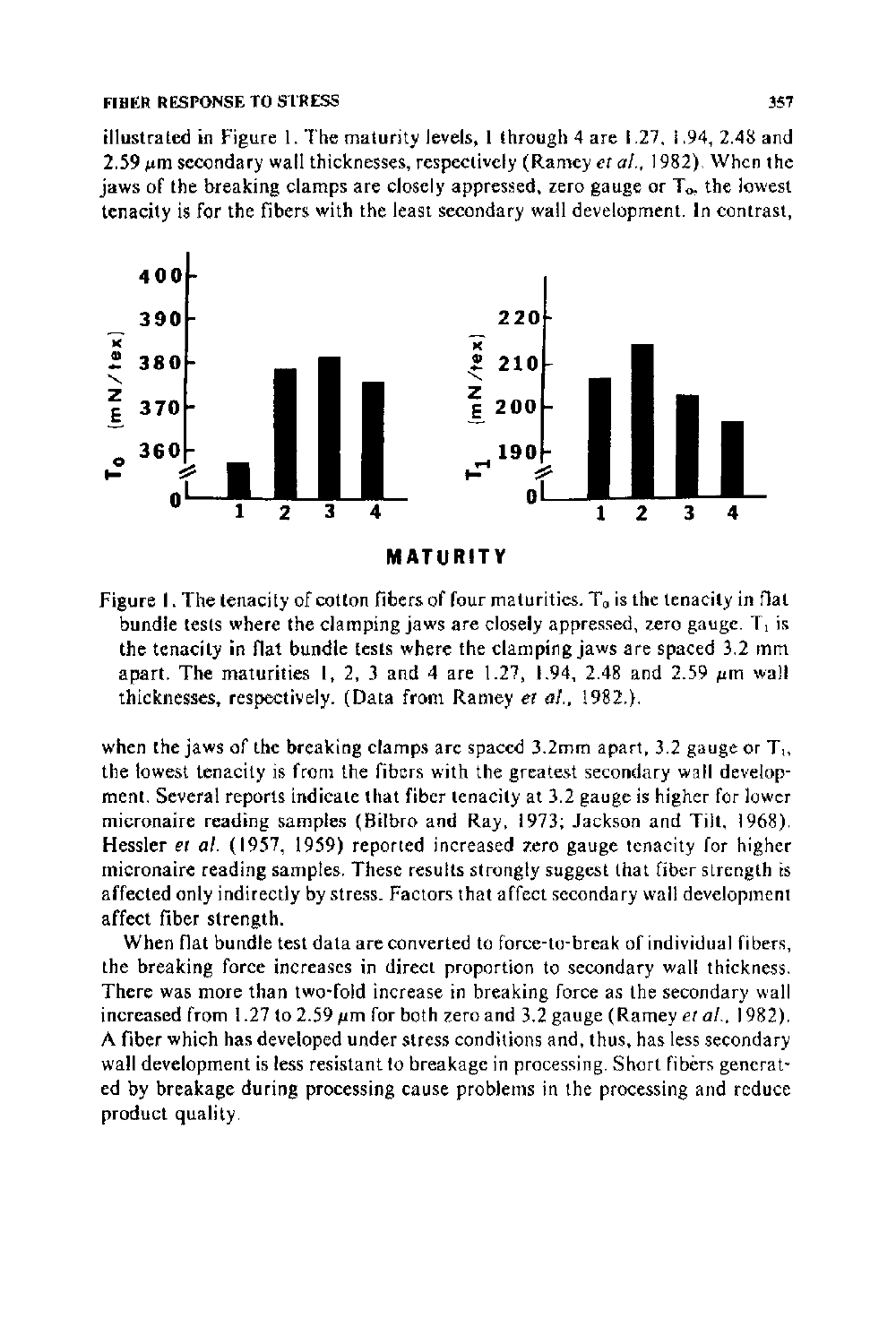## DISCUSSION

Stress, defined as deviation from optimum conditions, affects the growth and development of the cotton fiber. The effects of stress on the fiber are, for the most part, indirect. Stress affects the plant, and through the effect on the plant, affects the fiber. The fiber is an appendage of the reproductive unit, the seed. The developing reproductive unit is a stronger sink for the plant's resources than are the developing vegetative units. Thus, the fiber is usually less affected by stresses than are the other parts of the plant. For example, Grimes and Yamada (1982) have shown that under conditions of limiting moisture the growth and development of fiber (elongation and secondary wall development) continued at lower moisture availability than did main stem elongation. Many of the conflicting reports of the effects of stress on fiber morphology are due to the stresses acting on the plant and indirectly on the fiber. On the other hand, conditions that are optimum for growth of the plant are also optimum for growth of the fiber. Jackson and Tilt (1968) reported the longest fibers from treatments that produced the highest yields. This concept can be used to design cultural systems to produce optimum quality fiber as well as optimum yields for the genotype (Ramey, 1970). The sequential development of the fiber (Walhood and Addicott, 1968) and of the plant (Tugwell and Waddle, 1964) must be used in the design of systems. The blooming period is about six weeks (Turner *et al.,* 1979). Boll-development periods increase as the temperature increases above 32C (Yfoulis and Fasoulas, 1978) or decreases below 25C (Gipson and Joham, 1968a; Gipson and Ray, 1969b). The time when stresses must be minimized to produce optimum quality fiber range from 13 to 17 weeks. The cultural system must be fitted to the favorable parts of the growing season (Ramey, 1970). Stresses can adversely affect fiber quality, but the use of a system to alleviate stresses during critical times can enhance the production of quality fiber.

The work of Yfoulis and Fasoulas (1978) strongly suggests that genotypes have an optimum temperature range of about 15.5C. Two groups of genotypes were identified; one which develops well between 16.5 and 32.0 C, and another which develops well between 15.0 and 30.5C. Gipson and Ray (1969b) and Quisenberry and Kohel (1975) identified genotypes that are more tolerant of cooler conditions. These observations suggest that genotypes can be developed for specific temperature ranges.

In developing cultural systems to alleviate stress at critical times, the capabilities of the genotypes must be considered. The cultural system may have to be adapted for each cultivar.

## SUMMARY

The cotton fiber develops sequentially to a character stic length and secondary wall thickness for the genotype. Deviations from optimum conditions or stresses